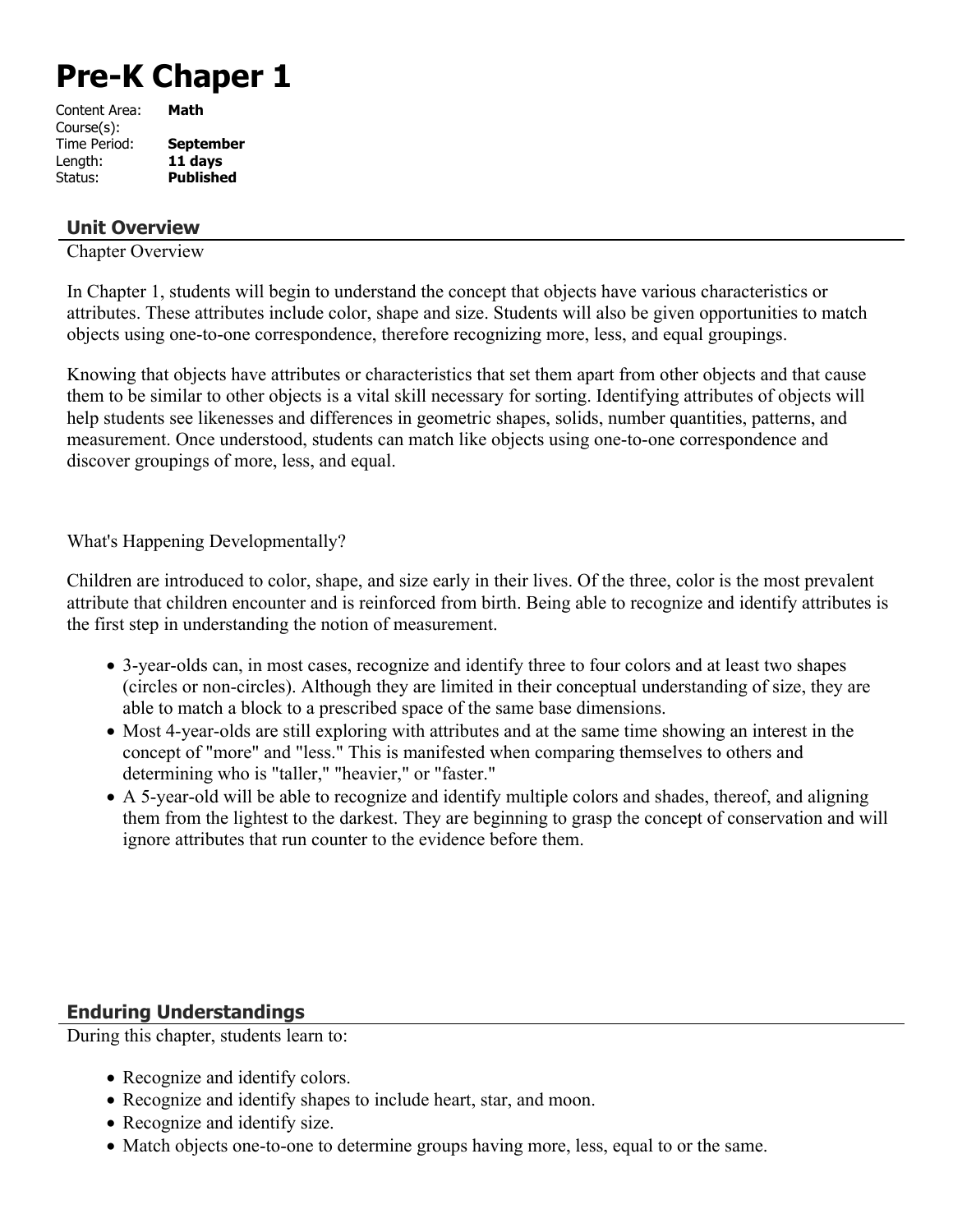After this chapter, students will learn to:

- Identify differences and likeness in objects.
- Explore ways to sort objects by one and two attributes.
- Determine which objects do or do not belong in a group.

### **Essential Questions**

How do I describe objects?

## **Instructional Strategies & Learning Activities**

| Lesson 1-1 Lesson 1-2                 |                                                                                      | Lesson 1-3                                                                                                  |                                                                             |
|---------------------------------------|--------------------------------------------------------------------------------------|-------------------------------------------------------------------------------------------------------------|-----------------------------------------------------------------------------|
| Lesson/<br>Objective                  | Color                                                                                | Shape                                                                                                       | Size                                                                        |
|                                       | $(pp. 2A-2D)$                                                                        | $(pp. 3A-3D)$                                                                                               | $(pp. 4A-4D)$                                                               |
|                                       | Objective: Students will identify and<br>describe the attribute of color.            | Objective: Students will<br>identify and describe the<br>attribute of shape.                                | Objective: Students will<br>identify and describe the<br>attribute of size. |
| Foundation K.MD.3<br>for CCSS         |                                                                                      | K.MD.3, K.G.1                                                                                               | K.MD.3, K.G.4                                                               |
| Math<br>Vocabulary<br>$\pmb{\times}$  | attribute, color                                                                     | crescent, heart, round, shape, long, short, size, thick, thin<br>star, straight                             |                                                                             |
| Lesson<br>Resources<br>$\pmb{\times}$ | Materials                                                                            | Materials                                                                                                   | Materials                                                                   |
|                                       | $\overline{a}$ , color chart, dot stickers, paper,<br>crayons, solid-colored objects | $\mathbf{x}$<br>, cardboard box,<br>projector, crayon, spoon,<br>banana, chart paper, yarn,<br>craft sticks | $\overline{a}$ , modeling clay, modeling<br>clay scissors, blocks           |
|                                       | Manipulatives                                                                        | Manipulatives                                                                                               | Manipulatives                                                               |
|                                       | connecting cubes                                                                     | none                                                                                                        | attribute blocks                                                            |
|                                       | <b>Other Resources</b>                                                               | <b>Other Resources</b>                                                                                      | <b>Other Resources</b><br>$\mathbf{x}$                                      |
|                                       | Teeny, Tiny Mouse A Book of<br>Colors                                                | Shapes, Shapes, Shapes<br>by Tana Hoban                                                                     | <b>Blue Sea</b><br>by Robert Kalan                                          |
|                                       | by Laura Leuck                                                                       |                                                                                                             | $\pmb{\times}$<br>New Shoes, Red Shoes                                      |
|                                       | New Shoes, Red Shoes<br>by Susan Rollings                                            |                                                                                                             | by Susan Rollings                                                           |
| Technolog<br>у<br>connectED           | $\pmb{\times}$<br>Song: "What is the Color?"                                         | Song: "What is the<br>Color?"                                                                               | Song: "What is the<br>Color?"                                               |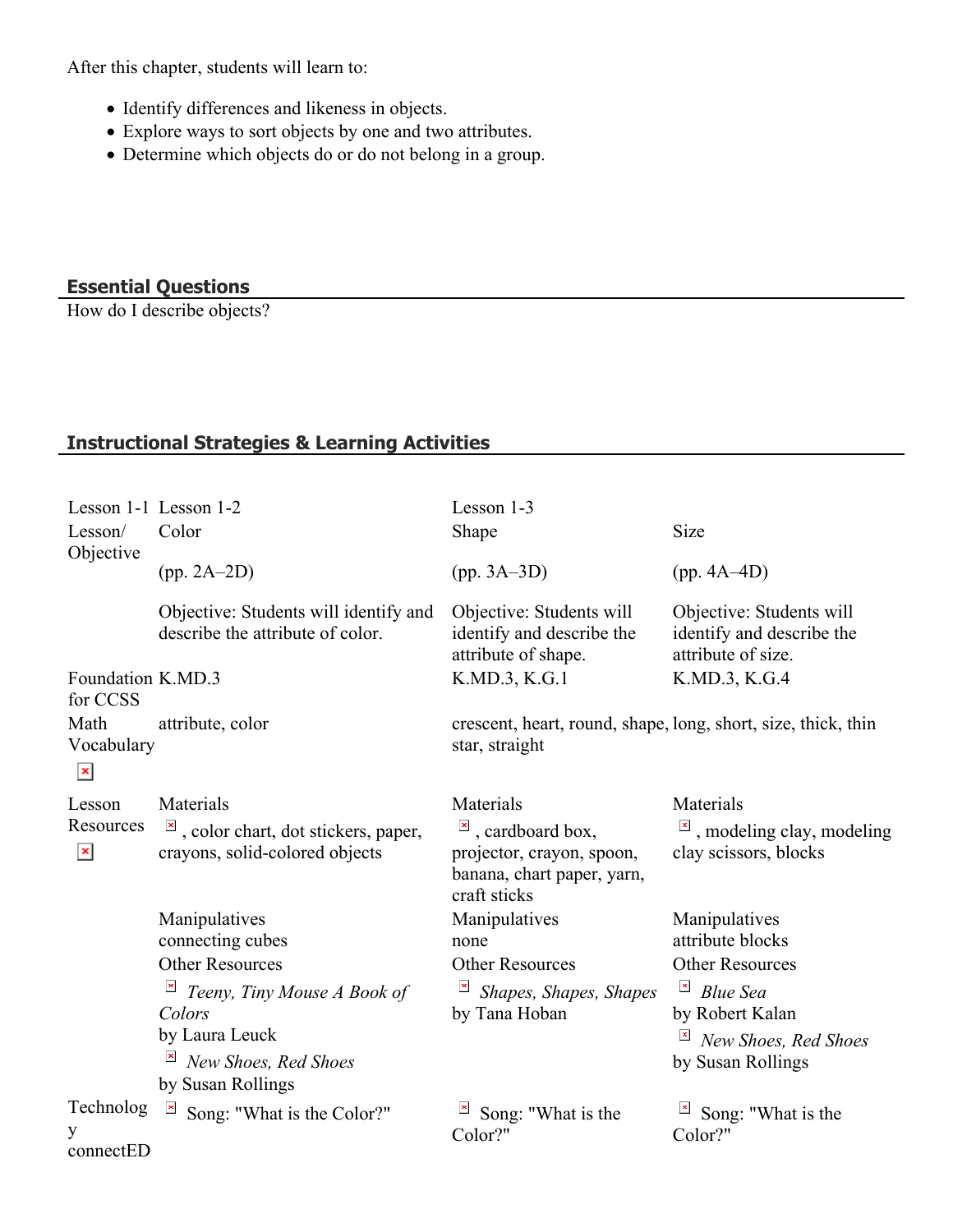| Reaching<br>All                         | Stepping Back $\blacksquare$                                                                                                                                                             | Stepping Back $\blacksquare$                                                                                                 | Stepping Back $\blacksquare$ |
|-----------------------------------------|------------------------------------------------------------------------------------------------------------------------------------------------------------------------------------------|------------------------------------------------------------------------------------------------------------------------------|------------------------------|
| Learners<br>$\mathbf{x}$                | English Language Learners $\blacksquare$<br>Going Farther $\blacksquare$                                                                                                                 | English Language Learners English Language Learners<br>$\mathbf{\times}$                                                     | $\pmb{\times}$               |
| Alternate<br>Lesson                     |                                                                                                                                                                                          | Going Farther $\blacksquare$                                                                                                 | Going Farther $\blacksquare$ |
| Lesson/<br>Objective                    | Lesson 1-4<br><b>Matching Quantities</b>                                                                                                                                                 | Lesson 1-5<br>Problem-Solving Strategy                                                                                       |                              |
|                                         | $(pp. 5A-5D)$                                                                                                                                                                            | Draw a Picture                                                                                                               |                              |
|                                         |                                                                                                                                                                                          | (pp. 6A–6B)                                                                                                                  |                              |
| for CCSS                                | Objective: Students will use one-to-<br>one correspondence to identify and<br>describe the attribute of quantity.<br>Foundation K.MD.3, K.CC.6<br>less than, more than, one-to-one, same | Objective: Students will use<br>the strategy Draw a Picture<br>to solve matching problems.<br>K.MD.3                         |                              |
| Math<br>Vocabulary as<br>$\pmb{\times}$ |                                                                                                                                                                                          |                                                                                                                              |                              |
| Lesson<br>Resources<br>$\mathbf{x}$     | Materials<br>$\mathbf{x}$                                                                                                                                                                | Materials<br>$\frac{ \mathbf{x} }{n}$ , cups, bowls, individual<br>snacks, paper puzzle pieces<br>that fit together in pairs |                              |
|                                         | Manipulatives<br>connecting cubes, counters<br>Other Resources<br>$\mathbf{x}$<br><b>Just Enough Carrots</b><br>by Stuart J. Murphy                                                      | Manipulatives<br>connecting cubes<br>Other Resources<br>Seaweed Soup<br>by Stuart J. Murphy                                  |                              |
| Technolog<br>y                          | $\pmb{\times}$<br>Song: "What is the Color?"                                                                                                                                             | Song: "What is the<br>Color?"                                                                                                |                              |
| connectED<br>Reaching<br>All            | Stepping Back $\blacksquare$                                                                                                                                                             |                                                                                                                              |                              |
| Learners<br>$\mathbf{x}$                | English Language Learners $\blacksquare$                                                                                                                                                 |                                                                                                                              |                              |
| Alternate<br>Lesson                     | Going Farther $\blacksquare$<br><b>IMPACT Mathematics, Grade K, Unit</b><br>$\boldsymbol{A}$                                                                                             |                                                                                                                              |                              |

# **Integration of 21st Century Themes and Skills**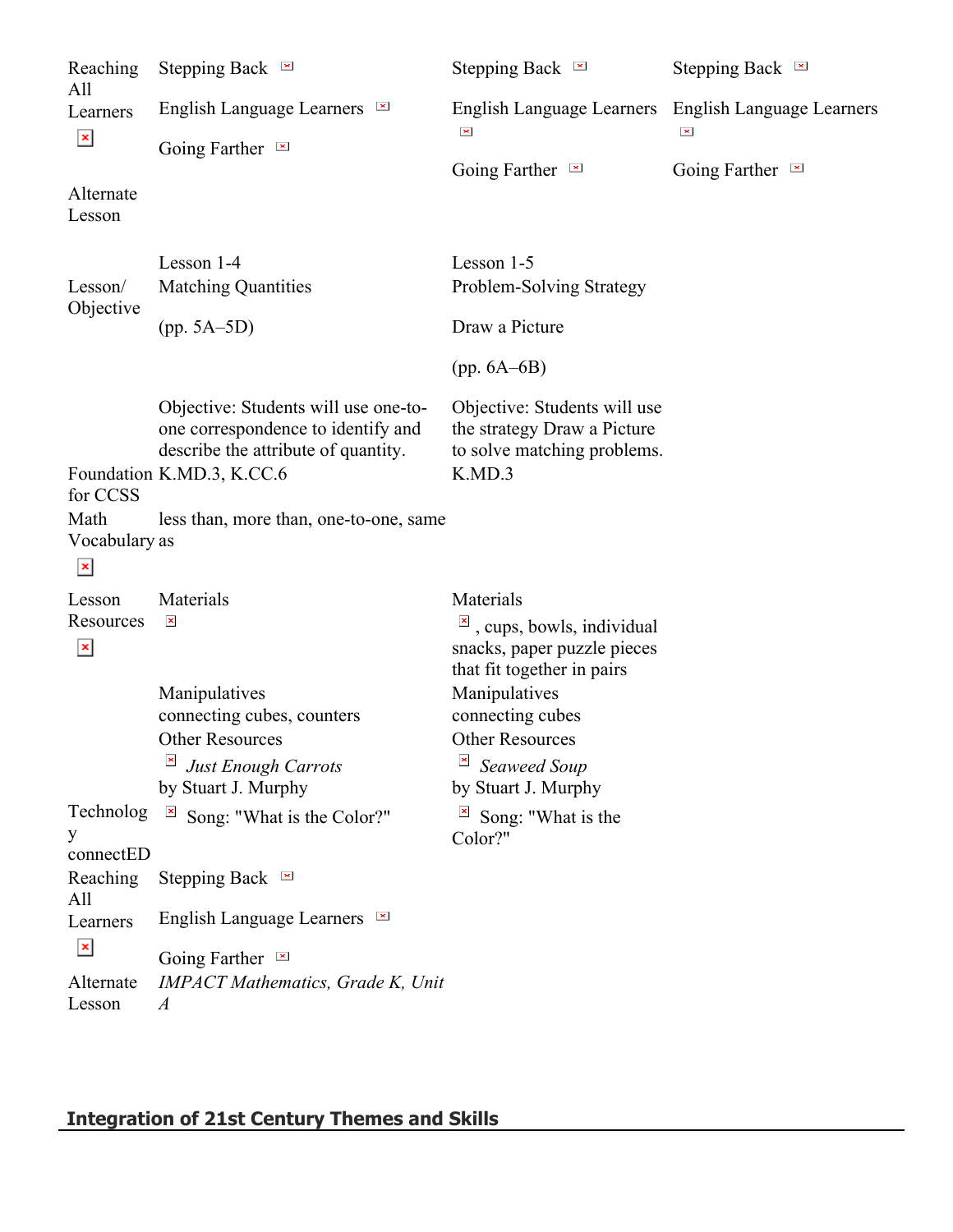| CRP.K-12.CRP2        | Apply appropriate academic and technical skills.                                   |
|----------------------|------------------------------------------------------------------------------------|
| <b>CRP.K-12.CRP5</b> | Consider the environmental, social and economic impacts of decisions.              |
| CRP.K-12.CRP4        | Communicate clearly and effectively and with reason.                               |
| CRP.K-12.CRP11       | Use technology to enhance productivity.                                            |
| CRP.K-12.CRP8        | Utilize critical thinking to make sense of problems and persevere in solving them. |
| CRP.K-12.CRP1        | Act as a responsible and contributing citizen and employee.                        |
| CRP.K-12.CRP6        | Demonstrate creativity and innovation.                                             |
| CRP.K-12.CRP12       | Work productively in teams while using cultural global competence.                 |

# **Technology Integration**

### **Interdisciplinary Connections**

| LA.RF.K.1 | Demonstrate understanding of the organization and basic features of print.                                                                                                                          |
|-----------|-----------------------------------------------------------------------------------------------------------------------------------------------------------------------------------------------------|
| LA.RF.K.2 | Demonstrate understanding of spoken words, syllables, and sounds (phonemes).                                                                                                                        |
| LA.RI.K.1 | With prompting and support, ask and answer questions about key details in a text.                                                                                                                   |
| LA.RF.K.3 | Know and apply grade-level phonics and word analysis skills in decoding and encoding<br>words.                                                                                                      |
| LA.RI.K.2 | With prompting and support, identify the main topic and retell key details of a text.                                                                                                               |
| LA.RI.K.4 | With prompting and support, ask and answer questions about unknown words in a text.                                                                                                                 |
| LA.RI.K.7 | With prompting and support, describe the relationship between illustrations and the text<br>in which they appear (e.g., what person, place, thing, or idea in the text an illustration<br>depicts). |

#### **Differentiation**

Each chapter in My Math teacher manual contains differentiated instruction for Approaching level, On Level and Above level students.

#### **Modifications & Accommodations**

I&RS and 504 accommodations will be utilized in addition to the differentiated instruction in the Unit.